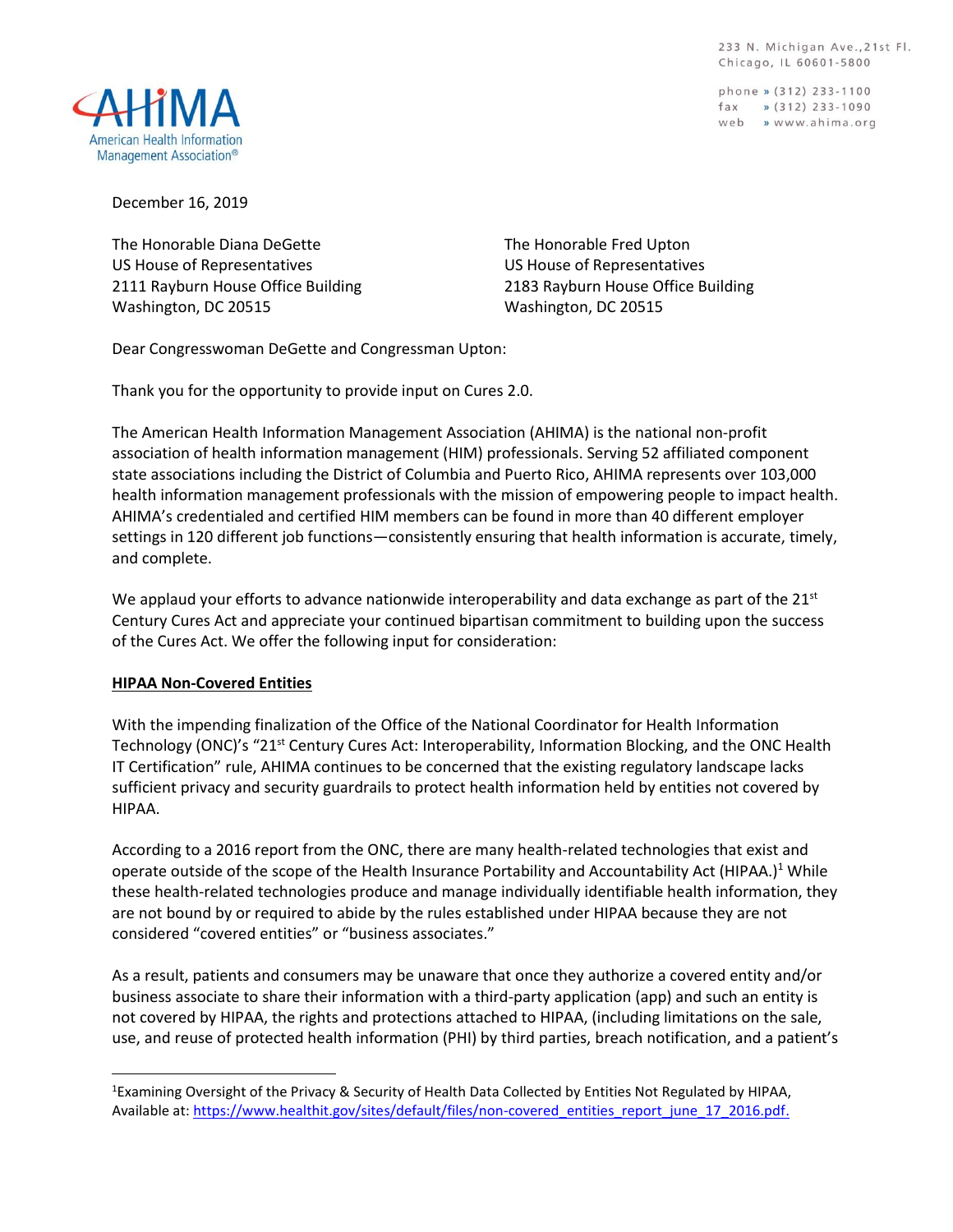right to access their data) no longer apply. Patients may also be largely unaware of how an app and/or app developer intend to use their health information, leaving them at the mercy of an app developer's terms of service and/or privacy policy unless an act on the part of the app developer meets the "unfair or deceptive acts or practices" standard under the Federal Trade Commission (FTC) Act or violates state law. This lack of transparency and oversight is increasingly cause for concern. A recent cross-sectional study of 36 top-ranked apps for depression and smoking cessation revealed that only 16 apps described secondary uses.<sup>2</sup> 81 percent of the 36 apps transmitted data for advertising and marketing purposes to two commercial entities, Google and Facebook, but only 43 percent transmitting data to Google and 50 percent transmitting data to Facebook disclosed this.<sup>3</sup> Failure to provide appropriate, transparent privacy and security practices could invite opportunities for "bad actors" to enter the market and potentially use such sensitive data for nefarious activities.

In our [comments](http://bok.ahima.org/PdfView?oid=302761) to ONC regarding the proposed information blocking rule, we recommended that ONC develop attestation criteria as part of its certification criterion, allowing app developers to attest "yes or no" to the following: (1) industry recognized guidance such as Xcertia's™ [mHealth App Guidelines,](https://xcertia.org/the-guidelines/) (2) transparency statements and best practices including the Federal Trade Commission's Mobile App [Developers: FTC Best Practices](https://www.ftc.gov/tips-advice/business-center/guidance/mobile-health-app-developers-ftc-best-practices) and/or the [CARIN Alliance's Code of Conduct](https://www.carinalliance.com/our-work/trust-framework-and-code-of-conduct/), and (3) the adoption of either [ONC's Model P](https://www.healthit.gov/sites/default/files/2018modelprivacynotice.pdf)rivacy Notice or a notice in plain language with substantially the same content as described in ONC's Model Privacy Notice. While voluntary, if an app developer were to attest "yes," a health IT developer could in turn whitelist the app for use.

**Should ONC fail to include attestation criteria in its final rule, we urge that as part of Cures 2.0, Congress instruct ONC to include such criteria as part of its certification criterion.** Such criteria would not interfere with a clinician's use of application programming interface (API) technology and enhance the protection of a patient's health information once it leaves the HIPAA regulatory space. We also believe that such a requirement is consistent with enabling patients' access to their health information "without special effort" as required by the  $21<sup>st</sup>$  Century Cures Act.

## **Patient Identification**

Since 1998, outdated rider language has remained in the Labor, Health and Human Services, and Education and Related Agencies (Labor-HHS) Appropriations bill that prohibits the US Department of Health and Human Services (HHS) from spending any federal dollars to promulgate or adopt a national unique patient identifier (UPI). Due to narrow interpretation of this language, efforts have been stymied at the national level to develop a national strategy to address the challenge of patient identification.

Today, there is no consistent approach to accurately match a patient to their health information, which has led to significant costs to hospitals, health systems, physician practices, long-term, post-acute care (LTPAC) facilities, and other providers. According to a 2016 study of healthcare executives, misidentification costs the average healthcare facility \$17.4 million per year in denied claims and lost revenue.<sup>4</sup> Another study indicates that patient misidentification costs the US healthcare system over \$6

 $\overline{\phantom{a}}$ 

<sup>&</sup>lt;sup>2</sup>Huckvale K, Torous J, Larsen ME. Assessment of the Data Sharing and privacy Prices of Smartphone Apps for Depression and Smoking Cessation. *JAMA Netw Open.* 2019; 2(4): e192542. do[i:https://doi.org/10.1001/jamanetworkopen.2019.2542](https://doi.org/10.1001/jamanetworkopen.2019.2542)

 $3$ ld.

<sup>4</sup> 2016 National Patient Misidentification Report, Available at: [https://pages.imprivata.com/rs/imprivata/images/Ponemon-Report\\_121416.pdf](https://pages.imprivata.com/rs/imprivata/images/Ponemon-Report_121416.pdf).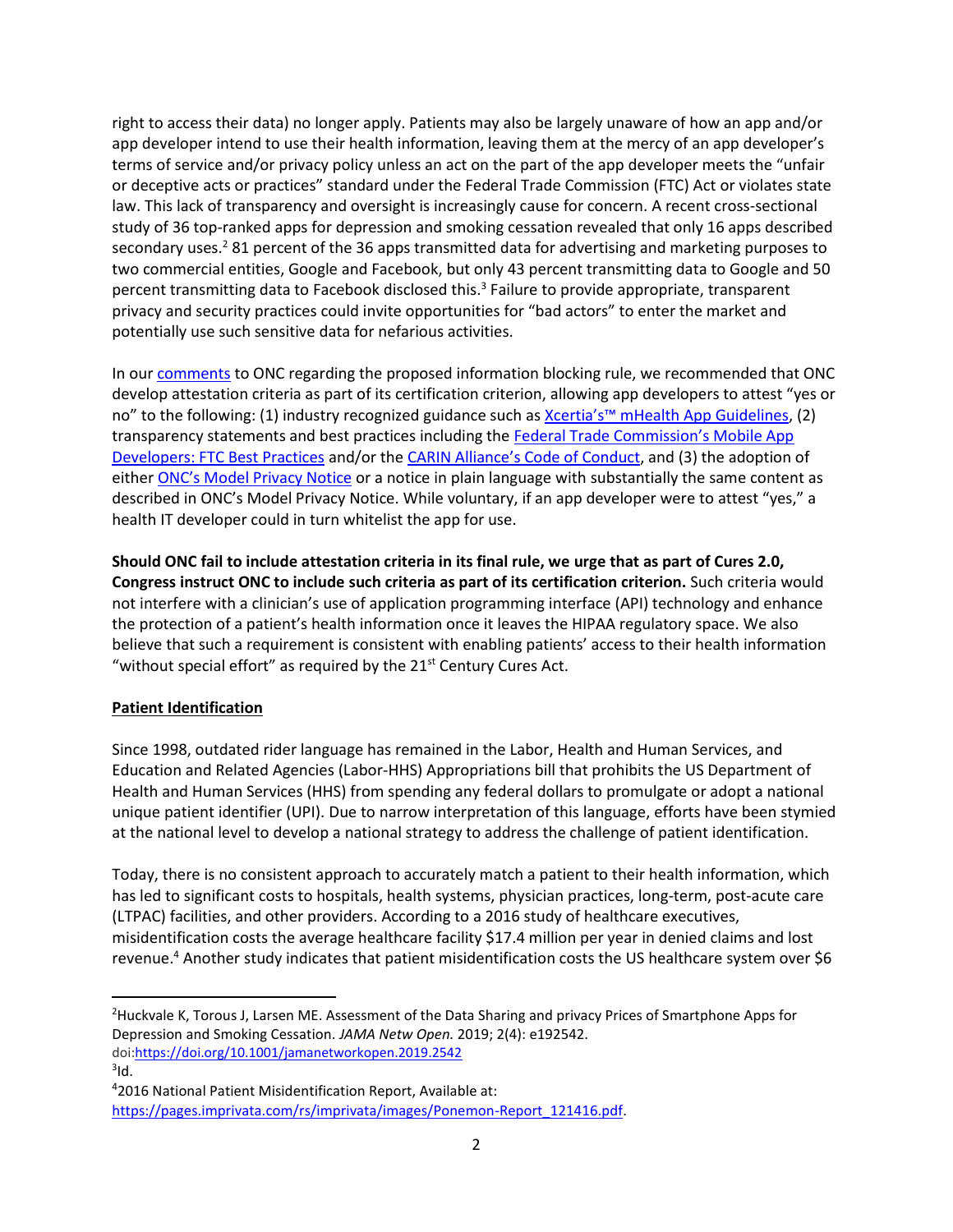billion annually.<sup>5</sup> Lack of a consistent and accurate approach to patient identification has also hindered the advancement of health information exchange across the care continuum. A 2017 study by the American Hospital Association indicates that 45 percent of large hospitals reported that difficulties in accurately identifying patients across health information technology (health IT) systems limits health information exchange.<sup>6</sup>

Failure to accurately identify and match a patient to their health information also raises significant patient safety concerns. Patient identification errors frequently occur during the registration process and can create a cascade of errors for patients including wrong-site surgery, delayed or lost diagnoses, and wrong patient orders. In 2017, one of the nation's leading patient safety organizations, the ECRI Institute, named patient identification as one of its top ten patient safety concerns.<sup>7</sup>

Accurate patient identification is not only essential to coordination of care and a requirement for health system transformation but also a critical, common-sense step Congress could take to help reduce healthcare costs.

As you know, the 21<sup>st</sup> Century Cures Act included a provision for the US Government and Accountability Office (GAO) to study patient matching approaches and related challenges and to identify efforts to improve patient matching. **We ask that Congress build upon this important work and consider legislative solutions to address the challenge of patient identification to ensure that patients are accurately identified and matched to their health information.** Such legislative solutions could include repealing the existing ban on the promulgation or adoption of a UPI and directing the ONC and/or the Centers for Medicare and Medicaid Services (CMS) to lead and contribute to efforts to advance creative, innovative, and effective approaches to addressing patient identification nationwide. These agency efforts could include the creation of a set of voluntary agreed-upon metrics to evaluate algorithm performance across the industry, the creation of a set of metrics developed in part by ONC, CMS, and industry stakeholders to evaluate database duplicate rate, duplicate creation rate, and true match rate, and the adoption of well-tested demographic data standards as part of the US Core Data for Interoperability (USCDI) to enhance patient matching.

## **Coding for Innovative Therapies**

l

Section 503 of the Medicare Prescription Drug, Improvement, and Modernization Act of 2003 requires the Secretary of Health and Human Services to provide for the addition of new diagnosis and procedure codes on April 1 of each year (in addition to October 1). In implementing this criterion, CMS established the following criterion: "if a clear and convincing case is made that the new code is needed to capture new technology, this new code may be implemented on April 1 of the following year." The "clear and convincing" criterion has meant there needs to be public support that the benefit of implementing a new code on April 1 outweighs the challenges, costs, and administrative burdens of making system changes and other changes to implement new codes more than once a year beyond October 1. It is important to note that since implementation of this "clear and convincing" criterion, no codes for new technologies have been implemented on April 1.

<sup>5</sup>Black Book survey, Available at: [https://blackbookmarketresearch.newswire.com/news/improving-provider](https://blackbookmarketresearch.newswire.com/news/improving-provider-interoperability-congruently-increasing-patient-20426295)[interoperability-congruently-increasing-patient-20426295.](https://blackbookmarketresearch.newswire.com/news/improving-provider-interoperability-congruently-increasing-patient-20426295)

<sup>6</sup>AHA, *Trendwatch: Sharing Health Information*. Available at[: https://www.aha.org/system/files/2018-03/sharing](https://www.aha.org/system/files/2018-03/sharing-health-information.pdf)[health-information.pdf.](https://www.aha.org/system/files/2018-03/sharing-health-information.pdf)

 $7$ Top 10 Patient Safety Concerns for Healthcare Organizations, Available at: [https://www.ecri.org/EmailResources/PSRQ/Top10/2017\\_PSTop10\\_ExecutiveBrief.pdf](https://www.ecri.org/EmailResources/PSRQ/Top10/2017_PSTop10_ExecutiveBrief.pdf)